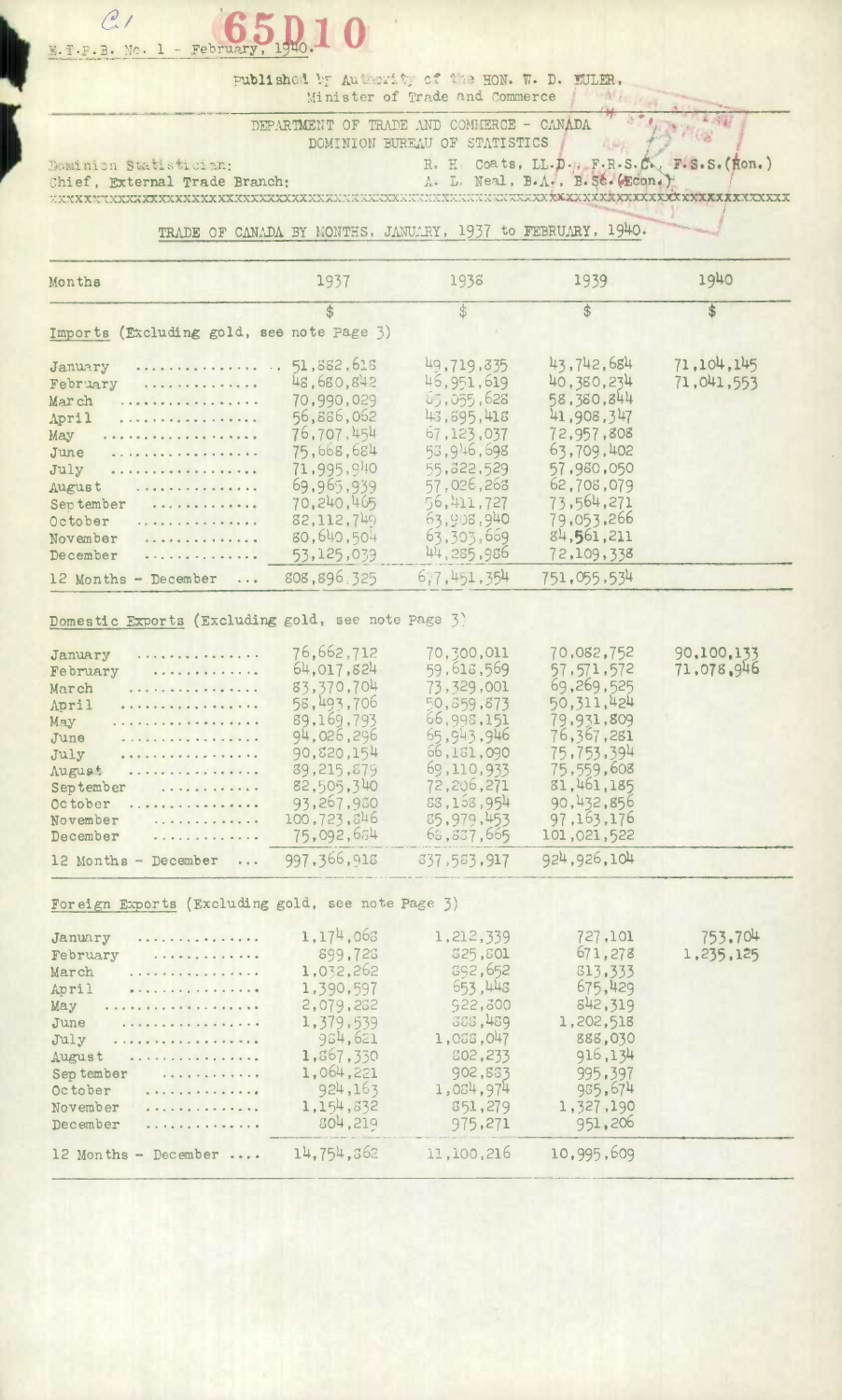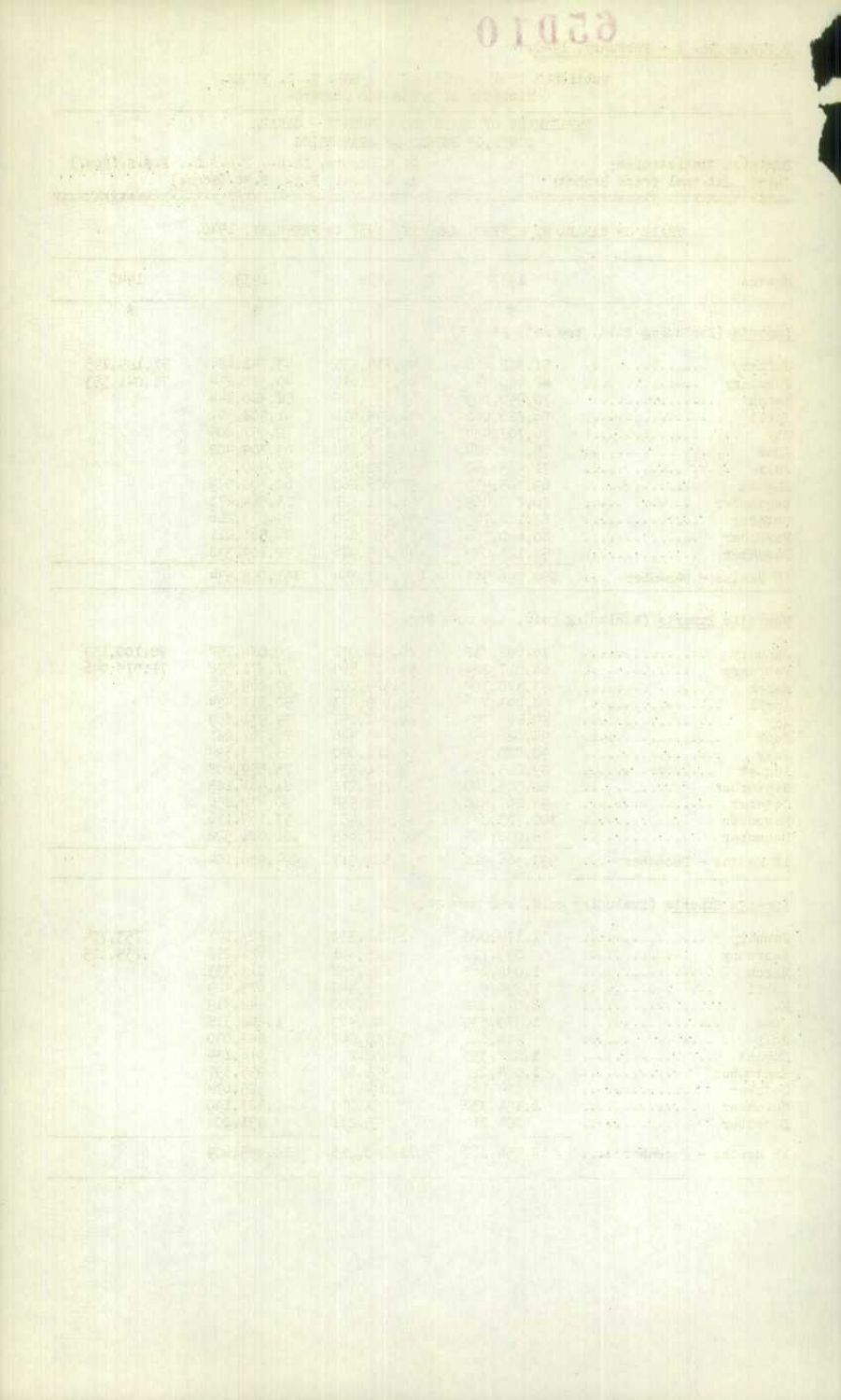## E.T.P.B. No. 1 - February, 1940.

TRADE OF CANADA, BY MONTHS, JANUARY, 1937 to FEBRUARY, 1940.

| Months                                                                                                                                                                             | 1937                                                                                                                                                                                 | 1938                                                                                                                                                                                             | 1939                                                                                                                                                                                 | 1940                           |
|------------------------------------------------------------------------------------------------------------------------------------------------------------------------------------|--------------------------------------------------------------------------------------------------------------------------------------------------------------------------------------|--------------------------------------------------------------------------------------------------------------------------------------------------------------------------------------------------|--------------------------------------------------------------------------------------------------------------------------------------------------------------------------------------|--------------------------------|
|                                                                                                                                                                                    | $\ddot{s}$                                                                                                                                                                           | $\frac{1}{3}$                                                                                                                                                                                    | $\dot{s}$                                                                                                                                                                            | \$                             |
| Total Trade (Excluding gold, see note page 3)                                                                                                                                      |                                                                                                                                                                                      |                                                                                                                                                                                                  |                                                                                                                                                                                      |                                |
| January<br>February<br>March<br>April<br>$.$<br>May<br>.<br>June<br>.<br>July<br><b></b><br>August<br>September<br><br>October<br>. <i>.</i><br>November<br>. <i>.</i><br>December | 129, 719, 398<br>113,598,394<br>155, 392, 995<br>116,770.365<br>167,956,529<br>171,074,519<br>163,800,715<br>161,049,148<br>153,810,026<br>176,304,892<br>182,519,182<br>129,021,942 | 121, 232, 185<br>107, 395, 989<br>139, 277, 281<br>100, 408, 739<br>135,043,988<br>125,779,133<br>123,091,666<br>126, 939, 434<br>129,520,881<br>153, 162, 868<br>150, 134, 401<br>114, 148, 922 | 114,552,537<br>93, 623, 084<br>128,463,702<br>92,895,200<br>153, 731, 936<br>141,279,201<br>134,621,474<br>139, 183, 821<br>156,020,853<br>170,471,796<br>183,051,577<br>174,082,066 | 161, 957, 982<br>143, 355, 624 |
| 12 Months - December  1,821,018,105                                                                                                                                                |                                                                                                                                                                                      | 1,526,135,487 1,686,977,247                                                                                                                                                                      |                                                                                                                                                                                      |                                |
| Balance of Trade (Excluding gold, see note Page 3)                                                                                                                                 |                                                                                                                                                                                      |                                                                                                                                                                                                  |                                                                                                                                                                                      |                                |
| $\cdots \cdots \cdots \cdots \cdots$ + 25,954,162<br>January                                                                                                                       |                                                                                                                                                                                      |                                                                                                                                                                                                  | $+ 21,792,515 + 27,067,169 + 19,749,692$                                                                                                                                             |                                |

|  |                                                                                                                                                                                                                                                |                                                                         |  |                                                                                                                                                                                                                                                                                                               | $-7$ $-7$ $-7$ $-7$                                                                                              |
|--|------------------------------------------------------------------------------------------------------------------------------------------------------------------------------------------------------------------------------------------------|-------------------------------------------------------------------------|--|---------------------------------------------------------------------------------------------------------------------------------------------------------------------------------------------------------------------------------------------------------------------------------------------------------------|------------------------------------------------------------------------------------------------------------------|
|  |                                                                                                                                                                                                                                                |                                                                         |  |                                                                                                                                                                                                                                                                                                               |                                                                                                                  |
|  |                                                                                                                                                                                                                                                |                                                                         |  |                                                                                                                                                                                                                                                                                                               |                                                                                                                  |
|  |                                                                                                                                                                                                                                                |                                                                         |  |                                                                                                                                                                                                                                                                                                               |                                                                                                                  |
|  |                                                                                                                                                                                                                                                |                                                                         |  |                                                                                                                                                                                                                                                                                                               |                                                                                                                  |
|  |                                                                                                                                                                                                                                                |                                                                         |  |                                                                                                                                                                                                                                                                                                               |                                                                                                                  |
|  |                                                                                                                                                                                                                                                |                                                                         |  |                                                                                                                                                                                                                                                                                                               |                                                                                                                  |
|  |                                                                                                                                                                                                                                                |                                                                         |  |                                                                                                                                                                                                                                                                                                               |                                                                                                                  |
|  |                                                                                                                                                                                                                                                |                                                                         |  |                                                                                                                                                                                                                                                                                                               |                                                                                                                  |
|  |                                                                                                                                                                                                                                                |                                                                         |  |                                                                                                                                                                                                                                                                                                               |                                                                                                                  |
|  |                                                                                                                                                                                                                                                |                                                                         |  |                                                                                                                                                                                                                                                                                                               |                                                                                                                  |
|  |                                                                                                                                                                                                                                                |                                                                         |  |                                                                                                                                                                                                                                                                                                               |                                                                                                                  |
|  |                                                                                                                                                                                                                                                |                                                                         |  |                                                                                                                                                                                                                                                                                                               |                                                                                                                  |
|  | February  + 16,236,710<br>May  + 14,541,621<br>$\cdots$ + 19,737,151<br>July  + 19,808,835<br>August  + 21,117,270<br>September  + 13,329,096<br>October  + 12,079,394<br>$\cdots \cdots \cdots \cdots + 21,238,174$<br>December  + 22,771,864 | March  + 13,412,937<br>$\cdots \cdots \cdots \cdots \cdots + 2,998,241$ |  | $+$ 9,166,025 + 11,702,014<br>$+ 2,617,903 + 9,078,506$<br>$+ 797,914 + 7,816,320$<br>$+ 7,885,737 + 13,860,397$<br>$+ 11,446,608 + 18,661,374$<br>$+ 12,886,898 + 13,767,663$<br>$+ 16,697,427 + 8,892,311$<br>$+ 25.344.988 + 12.365.264$<br>$+ 23,527,063 + 13,929,155$<br>$+ 25, 576, 950 + 29, 863, 390$ | $+ 13,492,751 + 17,862,616 + 1,272,518$<br>12 Months - December  + 203, 225, 455 + 171, 232, 779 + 184, 866, 179 |

## NET EXPORTS OF NON-MONETARY GOLD (Additional to Balance of Trade Above)

| Months                                                                                                                           | 1937                                                                                         | 1938                                                                                              | 1939                                                                                        | 1940         |
|----------------------------------------------------------------------------------------------------------------------------------|----------------------------------------------------------------------------------------------|---------------------------------------------------------------------------------------------------|---------------------------------------------------------------------------------------------|--------------|
|                                                                                                                                  | $\frac{1}{2}$                                                                                | $\frac{1}{2}$<br>000,000's                                                                        | $\ddot{s}$<br>omitted                                                                       | \$           |
| January<br>.<br>February<br>March<br>April<br>May<br>June<br>.<br>July<br>August<br>September<br>October<br>November<br>December | 10.1<br>10.8<br>16.3<br>10.3<br>10.3<br>13.5<br>10.1<br>12.3<br>11.6<br>11.3<br>12.1<br>16.4 | 11.0<br>11.2<br>17.6<br>$9 - 3$<br>14.3<br>11.5<br>11.5<br>16.6<br>15.1<br>15.5<br>$15-3$<br>11.6 | 18.1<br>12.9<br>15.5<br>10.6<br>15.9<br>17.2<br>15.2<br>9.0<br>17.3<br>22.8<br>15.0<br>14.9 | 21.6<br>12.4 |
| 12 Months - December                                                                                                             | 145.1                                                                                        | 160.5                                                                                             | 184.4                                                                                       |              |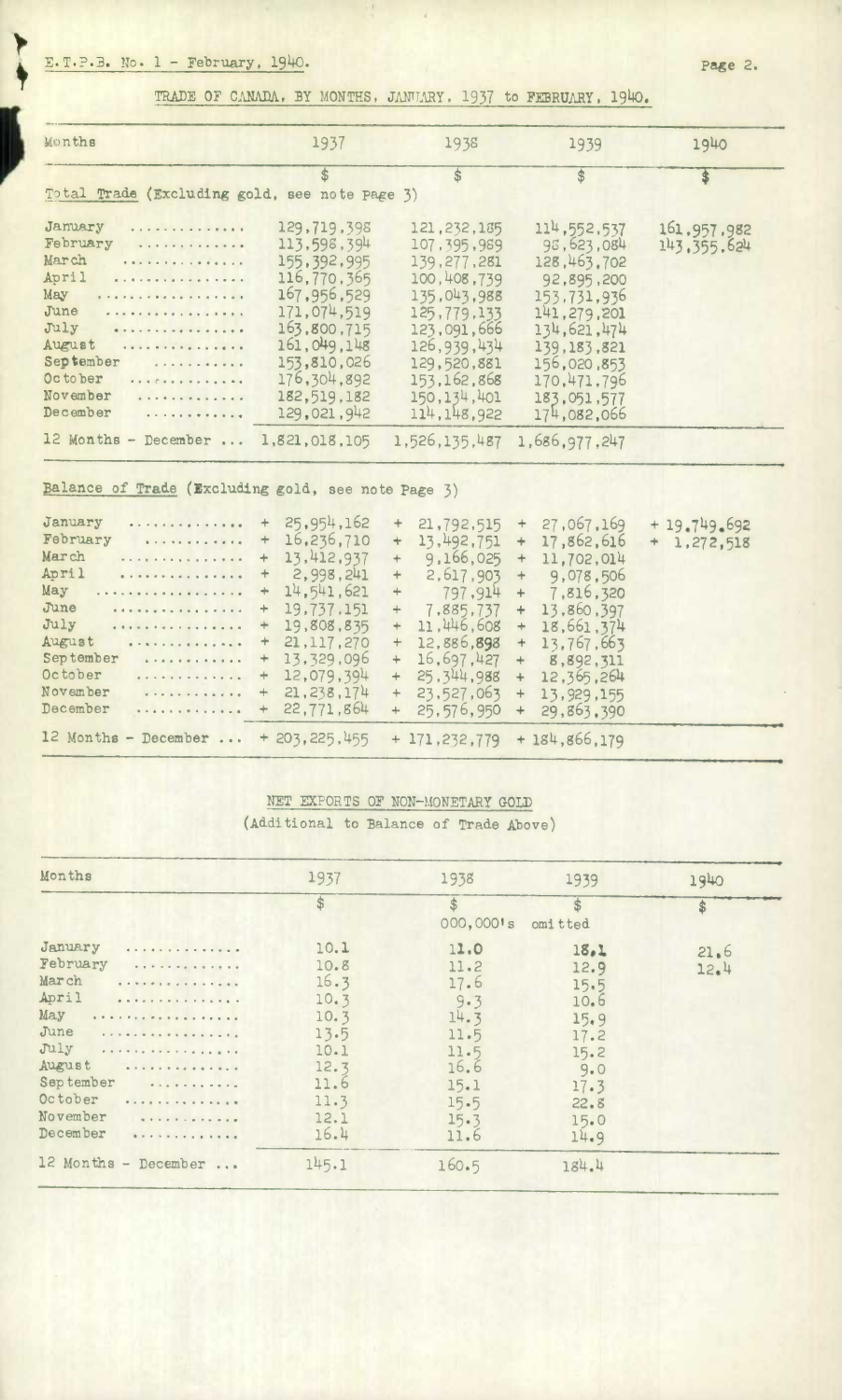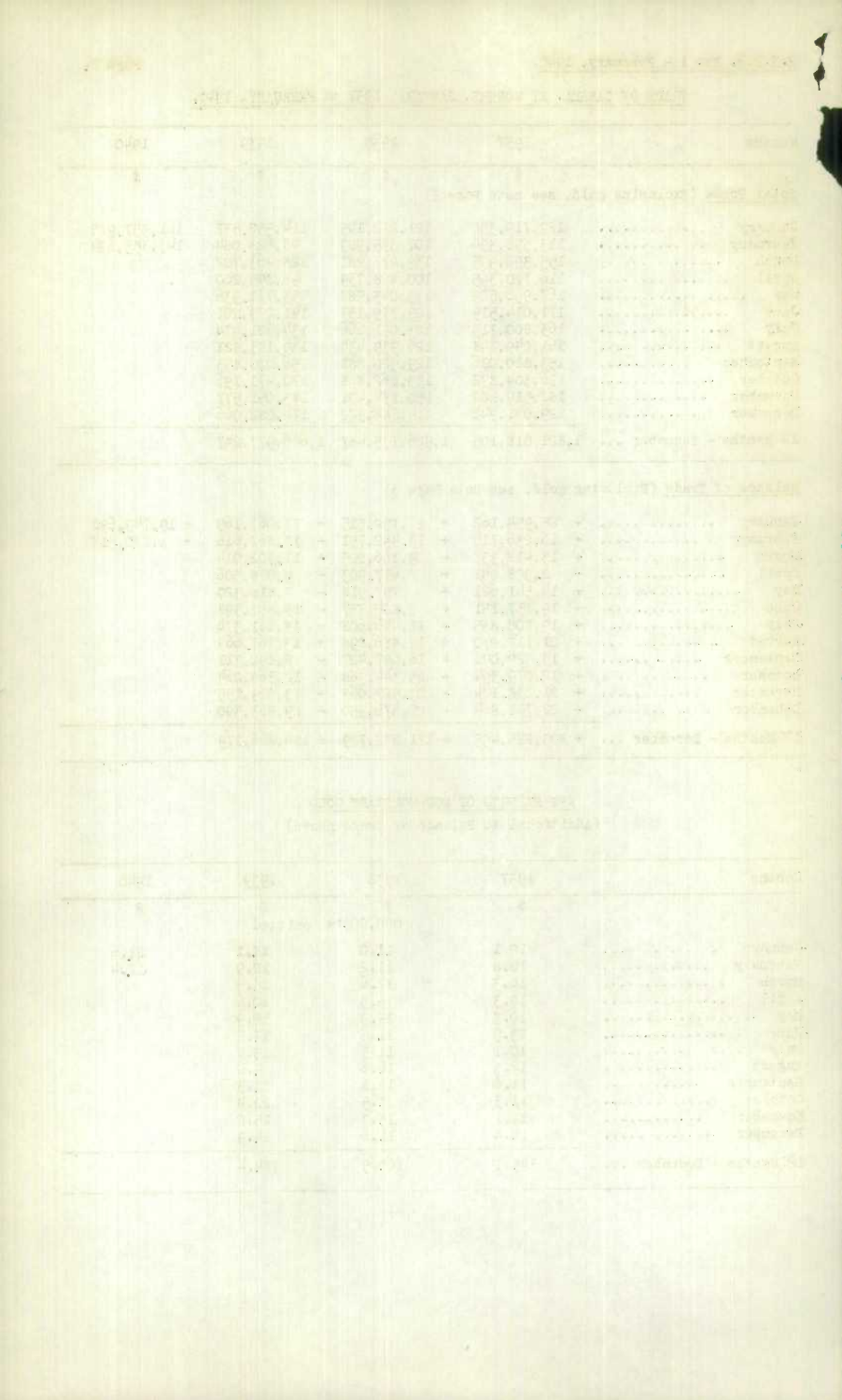| Months                                                                                                                                                                                                                                                     | 1937                                                                                                                                                       | 1938                                                                                                                                                       | 1939                                                                                                                                                           | 1940                   |  |
|------------------------------------------------------------------------------------------------------------------------------------------------------------------------------------------------------------------------------------------------------------|------------------------------------------------------------------------------------------------------------------------------------------------------------|------------------------------------------------------------------------------------------------------------------------------------------------------------|----------------------------------------------------------------------------------------------------------------------------------------------------------------|------------------------|--|
|                                                                                                                                                                                                                                                            | $\dot{s}$                                                                                                                                                  | $\dot{\mathbb{S}}$                                                                                                                                         | $\frac{4}{3}$                                                                                                                                                  |                        |  |
| Duty Collected                                                                                                                                                                                                                                             |                                                                                                                                                            |                                                                                                                                                            |                                                                                                                                                                |                        |  |
| January<br>. <i>.</i> .<br>February<br>.<br>March<br>$\cdots\cdots\cdots\cdots\cdots\cdots\cdots$<br>April<br>.<br>May<br>.<br>June<br><b><i>A</i></b><br>July<br>.<br>August<br>.<br>September<br>October<br>.<br>November<br>. <b>.</b><br>December<br>. | 7,280,313<br>6,944,703<br>9,958,317<br>7,591,775<br>9,361,519<br>8,736,170<br>8,505,885<br>8,782,342<br>9,070,318<br>10,287,458<br>10,270,206<br>8,018,692 | 6,950,642<br>6,749,980<br>9, 394, 965<br>6,607,783<br>8,519,770<br>7,828,826<br>7,293,412<br>7,608,740<br>7,696,403<br>8,504,577<br>8,418,454<br>6,723,812 | 6,182,925<br>5,844,268<br>8,044,036<br>5,873,315<br>8,914,250<br>7,833,221<br>7,170,291<br>7,706,293<br>11,069,926<br>11,406,749<br>10,992,919<br>12, 244, 702 | 9.691.945<br>9,106,645 |  |
| 12 Months - December                                                                                                                                                                                                                                       | 104,807,698                                                                                                                                                | 92,297,364                                                                                                                                                 | 103,282,895                                                                                                                                                    |                        |  |
|                                                                                                                                                                                                                                                            |                                                                                                                                                            |                                                                                                                                                            |                                                                                                                                                                |                        |  |

TRADE OF CANADA. BY MONTHS, JANUARY, 1937 to FEBRUARY. 1940.

IMPORTS AND EXPORTS BY MAIN GROUPS, EXCLUDING GOLD, FEBRUARY, 1940.

| Main Groups                                                                                                                                                                                                                                               |                                                                                            | Imports                                                                                   | Exports                                                                                     |                                                                       |  |
|-----------------------------------------------------------------------------------------------------------------------------------------------------------------------------------------------------------------------------------------------------------|--------------------------------------------------------------------------------------------|-------------------------------------------------------------------------------------------|---------------------------------------------------------------------------------------------|-----------------------------------------------------------------------|--|
|                                                                                                                                                                                                                                                           | Dutiable                                                                                   | Free                                                                                      | Domestic                                                                                    | Foreign                                                               |  |
|                                                                                                                                                                                                                                                           | \$                                                                                         | \$                                                                                        | $\frac{1}{2}$                                                                               | $\dot{s}$                                                             |  |
| Agricultural Vegetable Products<br>Animals and Animal Products<br>Fibres, Textiles and Textile Products<br>Wood, Wood Products and Paper<br>Iron and Its Products<br>Non-Ferrous Metals and Their Products<br>Non-Metallic Minerals and Their<br>Products | 5,767,466<br>2,438,549<br>5,131,686<br>1, 615, 921<br>12,699,316<br>2,762,305<br>4,102,073 | 3,692,117<br>2,687,360<br>9, 449, 351<br>1,550,295<br>5,381,928<br>1,486,489<br>3,327,709 | 15,001,192<br>10,886,940<br>1,753,258<br>18,405,145<br>4,902,798<br>14,008,285<br>2,502,290 | 51,890<br>123,053<br>60,790<br>12,761<br>108,434<br>25,653<br>653,096 |  |
| Chemicals and Allied Products<br>Miscellaneous Commodities                                                                                                                                                                                                | 1,919,997<br>3,405,063                                                                     | 1,529,578<br>2,094,350                                                                    | 2,294,064<br>1,324,974                                                                      | 21,987<br>177,461                                                     |  |
| TOTAL                                                                                                                                                                                                                                                     | 39.842,376                                                                                 | 31, 199, 177 71, 078, 946                                                                 |                                                                                             | 1,235,125                                                             |  |

NOTE: The publication of statistics showing the gross imports and exports of gold has been temporarily suspended as from September, 1939. Statistics for periods prior to this time have been accordingly revised to exclude all gold formerly included in the total of merchandise exports.

Statistics showing the net exports of non-monetary gold, including changes in stocks held under earmark, will be published as a footnote to the trade figures and are given above.